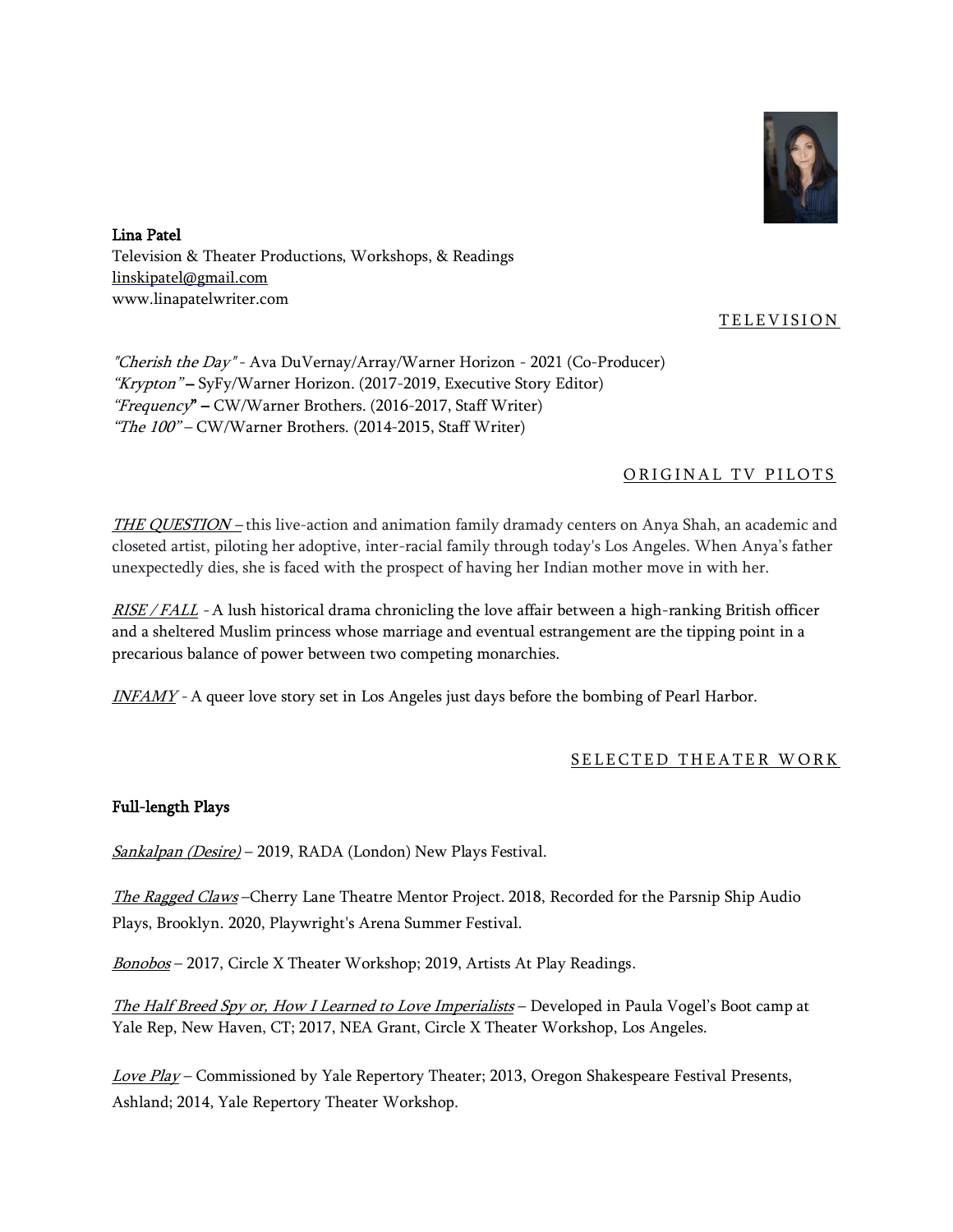Neel and Nicky - The New Group, 2011 Silk Road Rising, 2012, OSF Presents, 2012.

### Short Plays

Feel Better - monologue, commissioned by Mark Armstrong/24 Hour Plays Viral Play Project, 2021.

Lilly Lively - monologue, commissioned by Mark Armstrong/24 Hour Plays Viral Play Project, 2020.

Biting - monologue, commissioned by Mark Armstrong/24 Hour Plays Viral Play Project, 2020.

 $Win - A couple is determined at LAX for dubious reasons.$  Commissioned and Produced by the Japanese American Museum and East West Players to commemorate Executive Order 9066, 2017.

Involuntary - Two liberals question their politics while setting up a polling station. Commissioned and Produced by Chalk Repertory Theater, 2016.

Canary - Two cops get personal during a homicide investigation. Commissioned and Produced by Chalk Repertory Theater, Los Angeles, 2015.

Belief – A birth couple meet an adoptive couple. Commissioned and Produced by Chalk Repertory Theater, 2014.

Sweet Life - Three misfits find community at a convenience store in a Texas town. Production: Samuel French OOB Short Play Festival, New York, 2013; Production: Circle X Theater, 2012.

#### **BIOGRAPHY**

Lina Patel is a playwright whose work investigates politics, family structures, and relationships in a precarious world. Her near-future play, The Ragged Claws, about what happens when the adopted Indian son of a power couple questions his mother's politics, was nominated for Cherry Lane Theater's Mentor Project. Select other plays include, Sankalpan (Desire), an adaptation of Chekhov's "Three Sisters" set in pre-Partition India; *Bonobos*, a darkly comedic telenovela for the stage exploring female loyalty and friendship. Lina was awarded an NEA grant for her play The Half-Breed Spy, or How I Learned to Love Imperialists, a fanciful excavation of the colonial psyche at turning point in history. Lina's plays have been developed at the Oregon Shakespeare Festival, The New Group, The Lark Play Development Center, East West Players, Center Theater Group (Writers Workshop Alumna), Yale Repertory Theater (Commissioned Artist), and Circle X Theater. Residencies include, New Harmony Project (2011 and 2021) and The Sewanee Writers Conference (Walter E. Dakin Fellow). Lina is an alumna of the Warner Brothers